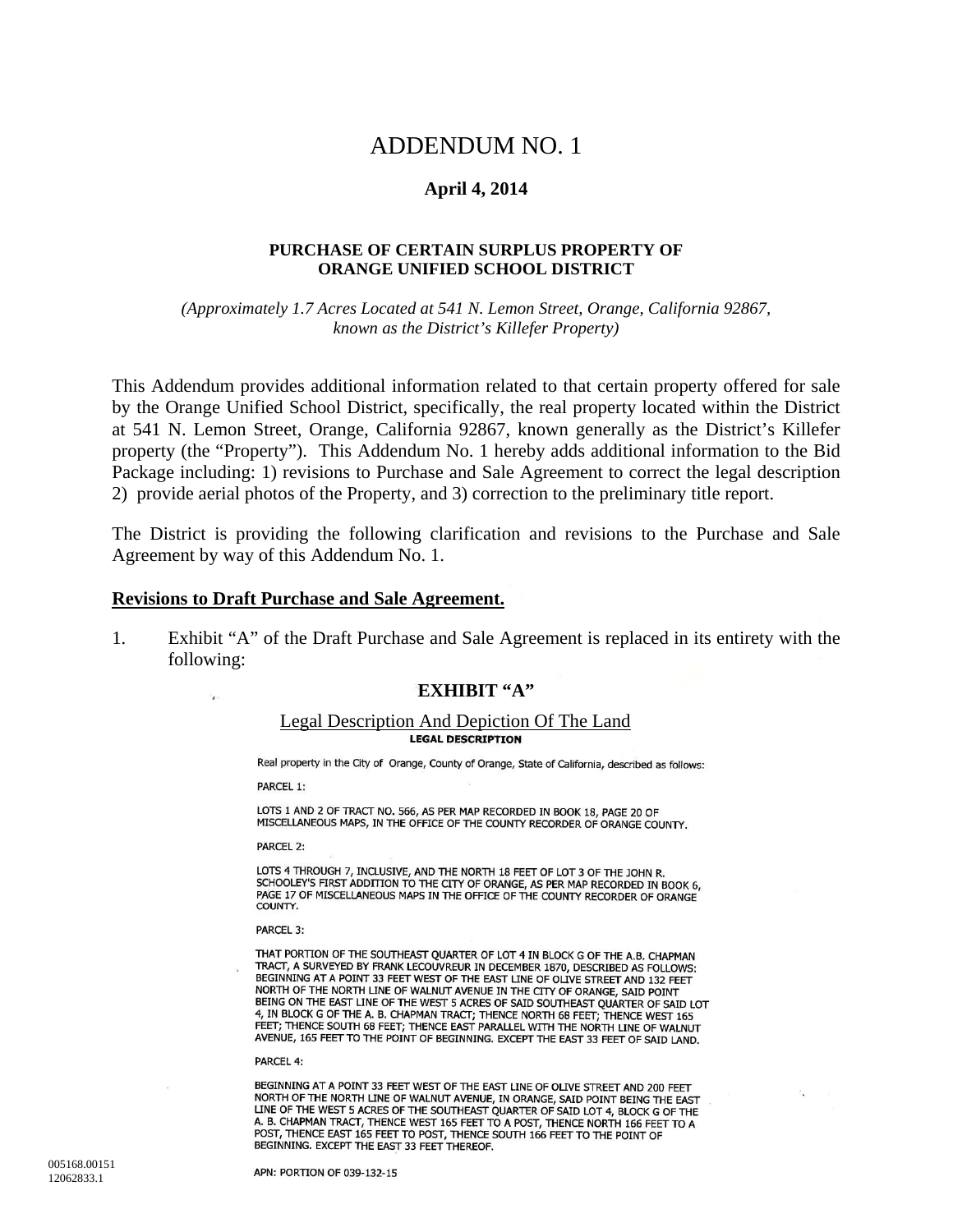Aerial





 $\overline{7}$